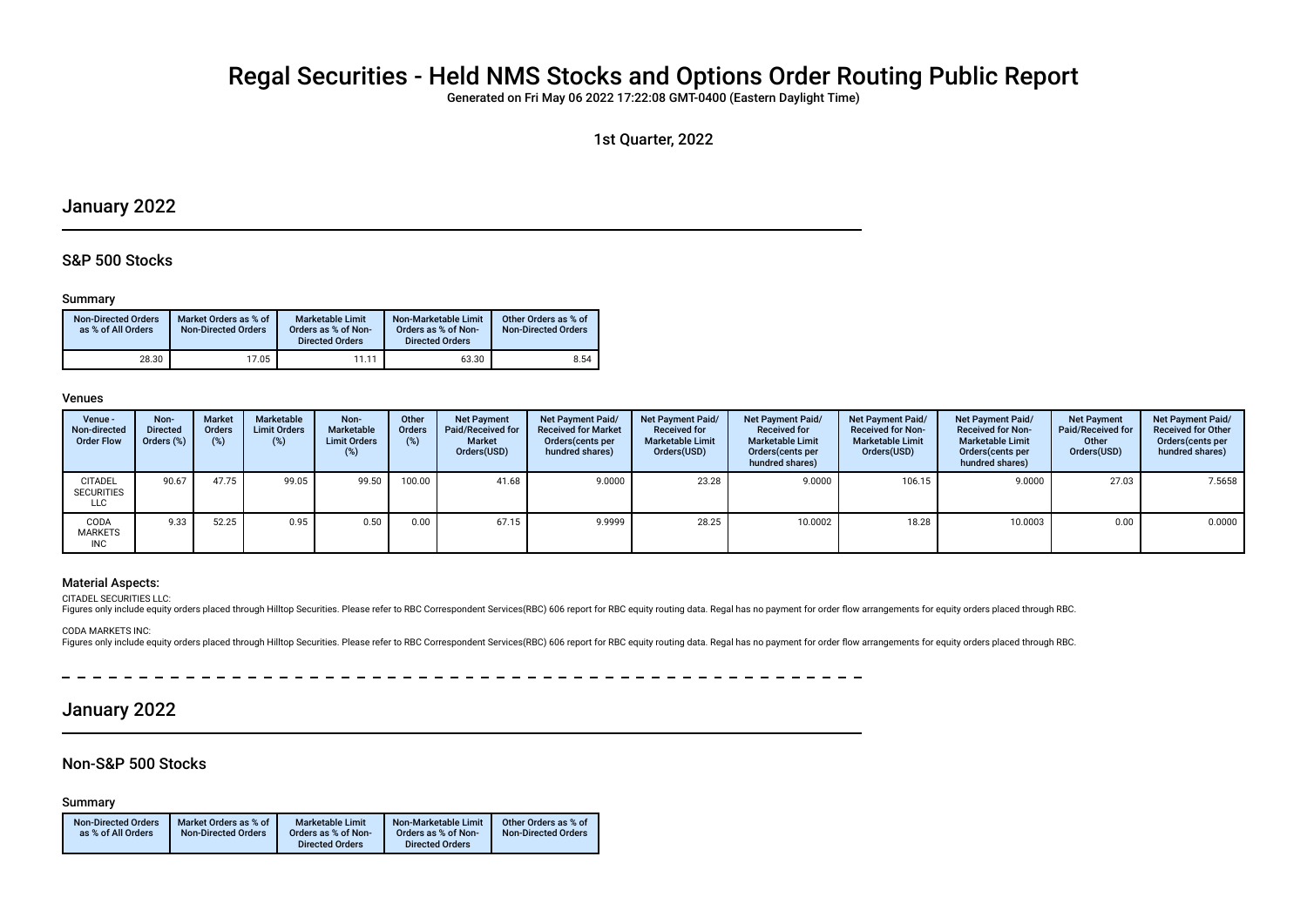| <b>Non-Directed Orders</b><br>as % of All Orders | Market Orders as % of<br><b>Non-Directed Orders</b> | Marketable Limit<br>Orders as % of Non-<br><b>Directed Orders</b> | Non-Marketable Limit<br>Orders as % of Non-<br><b>Directed Orders</b> | Other Orders as % of<br><b>Non-Directed Orders</b> |
|--------------------------------------------------|-----------------------------------------------------|-------------------------------------------------------------------|-----------------------------------------------------------------------|----------------------------------------------------|
| 10.55                                            | 11.33                                               | 16.07                                                             | 62.63                                                                 | 9.97                                               |

#### Venues

| Venue -<br>Non-directed<br><b>Order Flow</b>      | Non-<br><b>Directed</b><br>Orders (%) | <b>Market</b><br><b>Orders</b> | Marketable<br><b>Limit Orders</b><br>(%) | Non-<br>Marketable<br><b>Limit Orders</b><br>(%) | Other<br>Orders<br>(%) | <b>Net Payment</b><br>Paid/Received for<br><b>Market</b><br>Orders(USD) | Net Payment Paid/<br><b>Received for Market</b><br>Orders (cents per<br>hundred shares) | Net Payment Paid/<br><b>Received for</b><br><b>Marketable Limit</b><br>Orders(USD) | Net Payment Paid/<br><b>Received for</b><br><b>Marketable Limit</b><br>Orders (cents per<br>hundred shares) | <b>Net Payment Paid/</b><br><b>Received for Non-</b><br><b>Marketable Limit</b><br>Orders(USD) | <b>Net Payment Paid/</b><br><b>Received for Non-</b><br><b>Marketable Limit</b><br>Orders (cents per<br>hundred shares) | <b>Net Payment</b><br>Paid/Received for<br>Other<br>Orders(USD) | <b>Net Payment Paid/</b><br><b>Received for Other</b><br>Orders(cents per<br>hundred shares) |
|---------------------------------------------------|---------------------------------------|--------------------------------|------------------------------------------|--------------------------------------------------|------------------------|-------------------------------------------------------------------------|-----------------------------------------------------------------------------------------|------------------------------------------------------------------------------------|-------------------------------------------------------------------------------------------------------------|------------------------------------------------------------------------------------------------|-------------------------------------------------------------------------------------------------------------------------|-----------------------------------------------------------------|----------------------------------------------------------------------------------------------|
| <b>CITADEL</b><br><b>SECURITIES</b><br><b>LLC</b> | 93.75                                 | 51.49                          | 98.98                                    | 99.10                                            | 99.73                  | 166.72                                                                  | 8.9346                                                                                  | 1,452.20                                                                           | 8.7540                                                                                                      | 551.47                                                                                         | 8.4005                                                                                                                  | 192.98                                                          | 6.9987                                                                                       |
| CODA<br>MARKETS<br><b>INC</b>                     | 6.25                                  | 48.51                          | $1.02$ .                                 | 0.90                                             | 0.27                   | 119.95                                                                  | 10.0000                                                                                 | 127.11                                                                             | 10.0000                                                                                                     | 94.46                                                                                          | 9.9999                                                                                                                  | 0.00                                                            | 0.0000                                                                                       |

### Material Aspects:

CITADEL SECURITIES LLC:<br>Figures only include equity orders placed through Hilltop Securities. Please refer to RBC Correspondent Services(RBC) 606 report for RBC equity routing data. Regal has no payment for order flow arra

CODA MARKETS INC:

Figures only include equity orders placed through Hilltop Securities. Please refer to RBC Correspondent Services(RBC) 606 report for RBC equity routing data. Regal has no payment for order flow arrangements for equity orde

 $- - - - - - -$ 

## January 2022

### **Options**

#### Summary

| <b>Non-Directed Orders</b><br>as % of All Orders | Market Orders as % of<br><b>Non-Directed Orders</b> | <b>Marketable Limit</b><br>Orders as % of Non-<br><b>Directed Orders</b> | Non-Marketable Limit<br>Orders as % of Non-<br><b>Directed Orders</b> | Other Orders as % of<br><b>Non-Directed Orders</b> |
|--------------------------------------------------|-----------------------------------------------------|--------------------------------------------------------------------------|-----------------------------------------------------------------------|----------------------------------------------------|
| 100.00                                           | 5.23                                                | 9.95                                                                     | 81.60                                                                 | 3.22                                               |

#### Venues

| Venue -<br>Non-directed<br><b>Order Flow</b>      | Non-<br><b>Directed</b><br>Orders (%) | <b>Market</b><br>Orders<br>$(\%)$ | Marketable<br><b>Limit Orders</b><br>$(\%)$ | Non-<br><b>Marketable</b><br><b>Limit Orders</b><br>(%) | Other<br>Orders<br>$(\%)$ | <b>Net Payment</b><br>Paid/Received for<br><b>Market</b><br>Orders(USD) | Net Payment Paid/<br><b>Received for Market</b><br>Orders (cents per<br>hundred shares) | <b>Net Payment Paid/</b><br><b>Received for</b><br><b>Marketable Limit</b><br>Orders(USD) | Net Payment Paid/<br><b>Received for</b><br><b>Marketable Limit</b><br>Orders (cents per<br>hundred shares) | Net Payment Paid/<br><b>Received for Non-</b><br><b>Marketable Limit</b><br>Orders(USD) | <b>Net Payment Paid/</b><br><b>Received for Non-</b><br><b>Marketable Limit</b><br>Orders(cents per<br>hundred shares) | <b>Net Payment</b><br>Paid/Received for<br>Other<br>Orders(USD) | Net Payment Paid/<br><b>Received for Other</b><br>Orders(cents per<br>hundred shares) |
|---------------------------------------------------|---------------------------------------|-----------------------------------|---------------------------------------------|---------------------------------------------------------|---------------------------|-------------------------------------------------------------------------|-----------------------------------------------------------------------------------------|-------------------------------------------------------------------------------------------|-------------------------------------------------------------------------------------------------------------|-----------------------------------------------------------------------------------------|------------------------------------------------------------------------------------------------------------------------|-----------------------------------------------------------------|---------------------------------------------------------------------------------------|
| <b>CITADEL</b><br><b>SECURITIES</b><br><b>LLC</b> | 77.30                                 | 83.46                             | 49.12                                       | 79.45                                                   | 100.00                    | 5.419.72                                                                | 27.1815                                                                                 | 10.954.46                                                                                 | 29.7854                                                                                                     | 17.902.98                                                                               | 41.2654                                                                                                                | 16,256.23                                                       | 44.7066                                                                               |
| Global<br>Execution<br><b>Brokers LP</b>          | 22.70                                 | 16.54                             | 50.88                                       | 20.55                                                   | 0.00                      | 0.00                                                                    | 0.0000                                                                                  | 0.00                                                                                      | 0.0000                                                                                                      | 0.00                                                                                    | 0.0000                                                                                                                 | 0.00                                                            | 0.0000                                                                                |

Material Aspects: CITADEL SECURITIES LLC: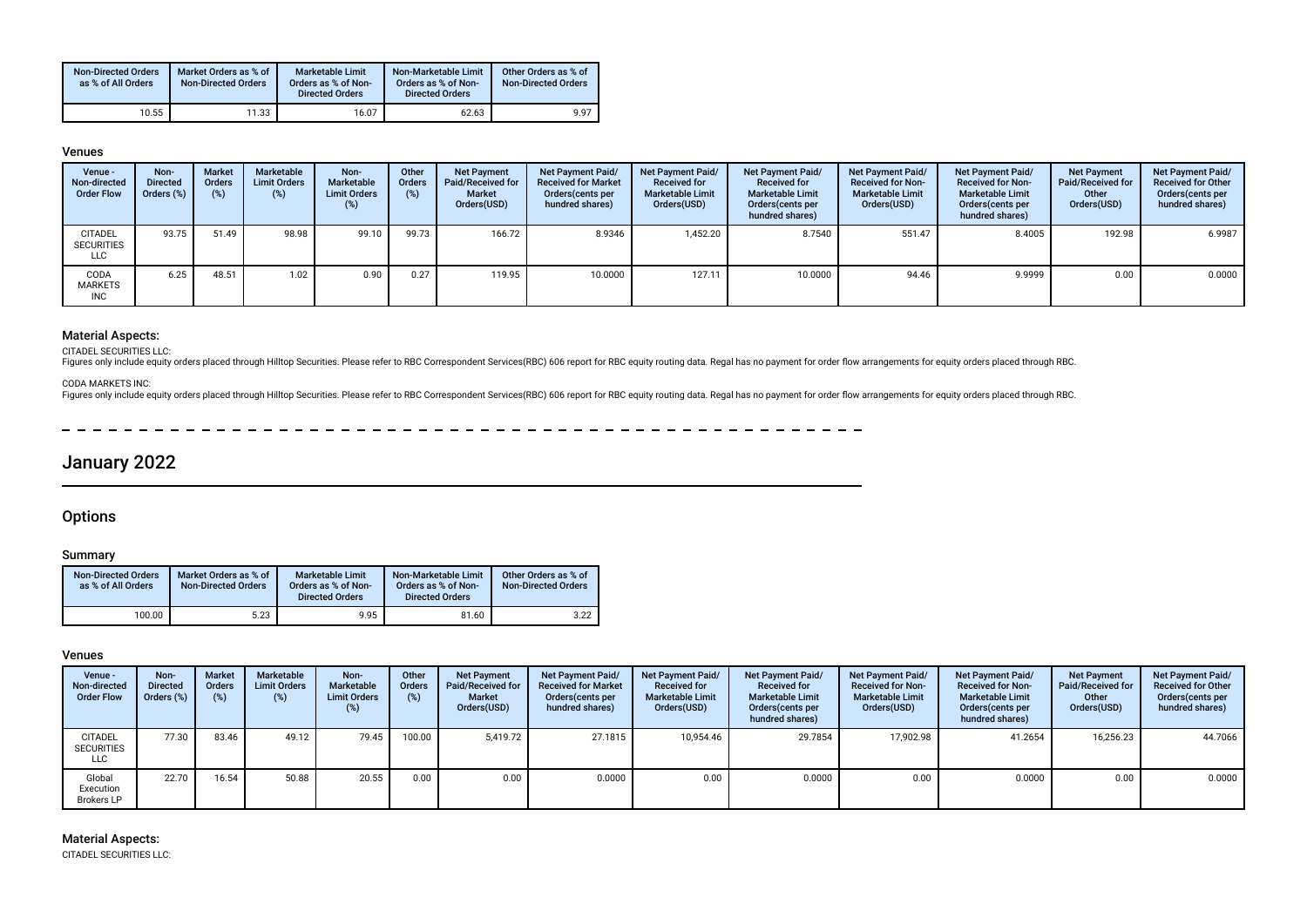Figures include option orders placed through Hilltop Securities and RBC Correspondent Services . Regal paid Citadel \$4738.75 for Q1 index option orders and was passed along to customers.

Global Execution Brokers LP: Figures only include orders placed through Hilltop Securities.

## February 2022

## S&P 500 Stocks

#### Summary

| <b>Non-Directed Orders</b><br>as % of All Orders | Market Orders as % of<br><b>Non-Directed Orders</b> | <b>Marketable Limit</b><br>Orders as % of Non-<br><b>Directed Orders</b> | Non-Marketable Limit<br>Orders as % of Non-<br><b>Directed Orders</b> | Other Orders as % of<br><b>Non-Directed Orders</b> |
|--------------------------------------------------|-----------------------------------------------------|--------------------------------------------------------------------------|-----------------------------------------------------------------------|----------------------------------------------------|
| 18.26                                            | 13.98                                               | 11.42                                                                    | 65.08                                                                 | 9.53                                               |

#### Venues

| Venue -<br>Non-directed<br><b>Order Flow</b> | Non-<br><b>Directed</b><br>Orders (%) | <b>Market</b><br><b>Orders</b><br>(9) | Marketable<br><b>Limit Orders</b> | Non-<br><b>Marketable</b><br><b>Limit Orders</b><br>(%) | Other<br><b>Orders</b><br>(%) | <b>Net Payment</b><br>Paid/Received for<br><b>Market</b><br>Orders(USD) | <b>Net Payment Paid/</b><br><b>Received for Market</b><br>Orders (cents per<br>hundred shares) | Net Payment Paid/<br><b>Received for</b><br><b>Marketable Limit</b><br>Orders(USD) | <b>Net Payment Paid/</b><br><b>Received for</b><br><b>Marketable Limit</b><br>Orders (cents per<br>hundred shares) | <b>Net Payment Paid/</b><br><b>Received for Non-</b><br><b>Marketable Limit</b><br>Orders(USD) | <b>Net Payment Paid/</b><br><b>Received for Non-</b><br><b>Marketable Limit</b><br>Orders(cents per<br>hundred shares) | <b>Net Payment</b><br>Paid/Received for<br>Other<br>Orders(USD) | <b>Net Payment Paid/</b><br><b>Received for Other</b><br>Orders(cents per<br>hundred shares) |
|----------------------------------------------|---------------------------------------|---------------------------------------|-----------------------------------|---------------------------------------------------------|-------------------------------|-------------------------------------------------------------------------|------------------------------------------------------------------------------------------------|------------------------------------------------------------------------------------|--------------------------------------------------------------------------------------------------------------------|------------------------------------------------------------------------------------------------|------------------------------------------------------------------------------------------------------------------------|-----------------------------------------------------------------|----------------------------------------------------------------------------------------------|
| CITADEL<br><b>SECURITIES</b><br>LLC          | 100.00                                | 00.00'                                | 100.00                            | 100.00                                                  | 100.00                        | 76.68                                                                   | 9.0000                                                                                         | 39.05                                                                              | 9.0000                                                                                                             | 142.87                                                                                         | 9.0000                                                                                                                 | 17.34                                                           | 4.6747                                                                                       |

#### Material Aspects:

CITADEL SECURITIES LLC:<br>Figures only include equity orders placed through Hilltop Securities. Please refer to RBC Correspondent Services(RBC) 606 report for RBC equity routing data. Regal has no payment for order flow arra

 $\frac{1}{2} \left( \frac{1}{2} \right) \left( \frac{1}{2} \right) \left( \frac{1}{2} \right) \left( \frac{1}{2} \right) \left( \frac{1}{2} \right) \left( \frac{1}{2} \right) \left( \frac{1}{2} \right) \left( \frac{1}{2} \right) \left( \frac{1}{2} \right) \left( \frac{1}{2} \right) \left( \frac{1}{2} \right) \left( \frac{1}{2} \right) \left( \frac{1}{2} \right) \left( \frac{1}{2} \right) \left( \frac{1}{2} \right) \left( \frac{1}{2} \right) \left( \frac$ ----------------

## February 2022

## Non-S&P 500 Stocks

#### Summary

| <b>Non-Directed Orders</b><br>as % of All Orders | Market Orders as % of<br><b>Non-Directed Orders</b> | <b>Marketable Limit</b><br>Orders as % of Non-<br><b>Directed Orders</b> | Non-Marketable Limit<br>Orders as % of Non-<br><b>Directed Orders</b> | Other Orders as % of<br><b>Non-Directed Orders</b> |
|--------------------------------------------------|-----------------------------------------------------|--------------------------------------------------------------------------|-----------------------------------------------------------------------|----------------------------------------------------|
| 11.24                                            | 10.47                                               | 13.68                                                                    | 68.17                                                                 | 7.67                                               |

### Venues

| Venue -<br>Non-directed<br><b>Order Flow</b> | Non-<br><b>Marketable</b><br>Non-<br><b>Market</b><br><b>Limit Orders</b><br>Marketable<br><b>Directed</b><br><b>Orders</b><br>Orders (%)<br><b>Limit Orders</b> | Other<br><b>Net Payment</b><br><b>Paid/Received for</b><br>Orders<br>(%)<br><b>Market</b><br>Orders(USD) | <b>Net Payment Paid/</b><br><b>Received for Market</b><br>Orders (cents per<br>hundred shares) | Net Payment Paid/<br><b>Net Payment Paid/</b><br><b>Received for</b><br><b>Received for</b><br><b>Marketable Limit</b><br><b>Marketable Limit</b><br>Orders(USD)<br>Orders (cents per<br>hundred shares) | <b>Net Payment Paid/</b><br><b>Received for Non-</b><br><b>Marketable Limit</b><br>Orders(USD) | <b>Net Payment Paid/</b><br><b>Received for Non-</b><br><b>Marketable Limit</b><br>Orders(cents per<br>hundred shares) | <b>Net Payment</b><br>Paid/Received for<br>Other<br>Orders(USD) | <b>Net Payment Paid/</b><br><b>Received for Other</b><br>Orders(cents per<br>hundred shares) |
|----------------------------------------------|------------------------------------------------------------------------------------------------------------------------------------------------------------------|----------------------------------------------------------------------------------------------------------|------------------------------------------------------------------------------------------------|----------------------------------------------------------------------------------------------------------------------------------------------------------------------------------------------------------|------------------------------------------------------------------------------------------------|------------------------------------------------------------------------------------------------------------------------|-----------------------------------------------------------------|----------------------------------------------------------------------------------------------|
|----------------------------------------------|------------------------------------------------------------------------------------------------------------------------------------------------------------------|----------------------------------------------------------------------------------------------------------|------------------------------------------------------------------------------------------------|----------------------------------------------------------------------------------------------------------------------------------------------------------------------------------------------------------|------------------------------------------------------------------------------------------------|------------------------------------------------------------------------------------------------------------------------|-----------------------------------------------------------------|----------------------------------------------------------------------------------------------|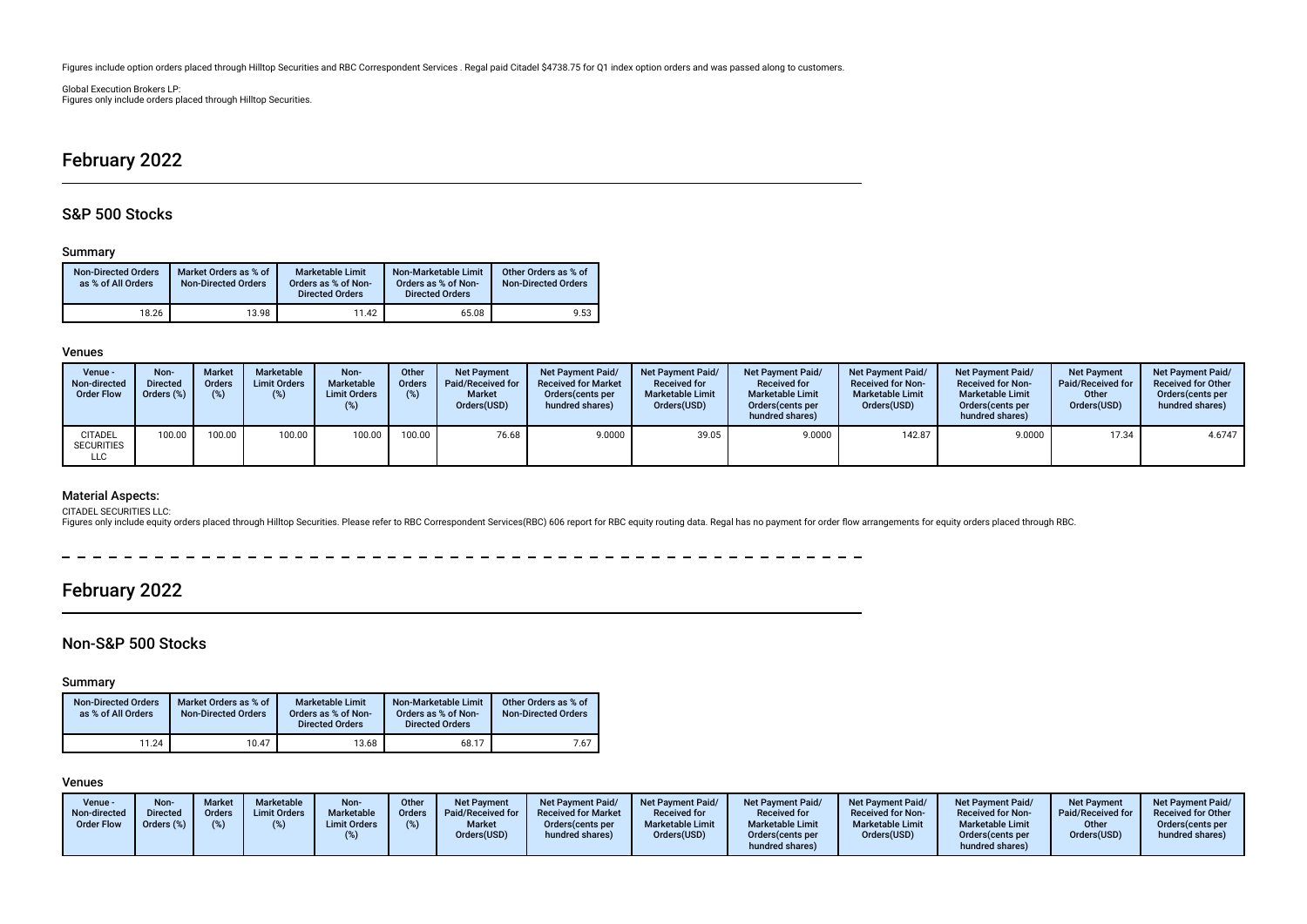| Venue -<br>Non-directed<br><b>Order Flow</b>      | Non-<br><b>Directed</b><br>Orders (%) | <b>Market</b><br><b>Orders</b><br>(%) | Marketable<br><b>Limit Orders</b><br>(%) | Non-<br>Marketable<br><b>Limit Orders</b><br>(%) | Other<br>Orders<br>(%) | <b>Net Payment</b><br>Paid/Received for<br><b>Market</b><br>Orders(USD) | <b>Net Payment Paid/</b><br><b>Received for Market</b><br>Orders (cents per<br>hundred shares) | <b>Net Payment Paid/</b><br><b>Received for</b><br><b>Marketable Limit</b><br>Orders(USD) | Net Payment Paid/<br><b>Received for</b><br><b>Marketable Limit</b><br>Orders(cents per<br>hundred shares) | <b>Net Payment Paid/</b><br><b>Received for Non-</b><br><b>Marketable Limit</b><br>Orders(USD) | <b>Net Payment Paid/</b><br><b>Received for Non-</b><br><b>Marketable Limit</b><br>Orders (cents per<br>hundred shares) | <b>Net Payment</b><br>Paid/Received for<br>Other<br>Orders(USD) | Net Payment Paid/<br><b>Received for Other</b><br>Orders(cents per<br>hundred shares) |
|---------------------------------------------------|---------------------------------------|---------------------------------------|------------------------------------------|--------------------------------------------------|------------------------|-------------------------------------------------------------------------|------------------------------------------------------------------------------------------------|-------------------------------------------------------------------------------------------|------------------------------------------------------------------------------------------------------------|------------------------------------------------------------------------------------------------|-------------------------------------------------------------------------------------------------------------------------|-----------------------------------------------------------------|---------------------------------------------------------------------------------------|
| <b>CITADEL</b><br><b>SECURITIES</b><br><b>LLC</b> | 99.98                                 | 100.00                                | 100.00                                   | 100.00                                           | 99.77                  | 230.49                                                                  | 8.2100                                                                                         | 861.04                                                                                    | 8.7373                                                                                                     | 722.63                                                                                         | 8.7267                                                                                                                  | 106.98                                                          | 4.5665                                                                                |
| CODA<br><b>MARKETS</b><br><b>INC</b>              | 0.02                                  | 0.00                                  | 0.00                                     | 0.00                                             | 0.23                   | 0.00                                                                    | 0.0000                                                                                         | 0.00                                                                                      | 0.0000                                                                                                     | 0.00                                                                                           | 0.0000                                                                                                                  | 0.00                                                            | 0.0000                                                                                |

#### Material Aspects:

CITADEL SECURITIES LLC:

Figures only include equity orders placed through Hilltop Securities. Please refer to RBC Correspondent Services(RBC) 606 report for RBC equity routing data. Regal has no payment for order flow arrangements for equity orde

#### CODA MARKETS INC:

Figures only include equity orders placed through Hilltop Securities. Please refer to RBC Correspondent Services(RBC) 606 report for RBC equity routing data. Regal has no payment for order flow arrangements for equity orde

 $-$ 

## February 2022

### **Options**

#### Summary

| <b>Non-Directed Orders</b><br>as % of All Orders | Market Orders as % of<br><b>Non-Directed Orders</b> | <b>Marketable Limit</b><br>Orders as % of Non-<br><b>Directed Orders</b> | Non-Marketable Limit<br>Orders as % of Non-<br><b>Directed Orders</b> | Other Orders as % of<br><b>Non-Directed Orders</b> |
|--------------------------------------------------|-----------------------------------------------------|--------------------------------------------------------------------------|-----------------------------------------------------------------------|----------------------------------------------------|
| 100.00                                           | 5.25                                                | 12.05                                                                    | 78.65                                                                 | 4.05                                               |

#### Venues

| Venue -<br>Non-directed<br><b>Order Flow</b> | Non-<br><b>Directed</b><br>Orders (%) | <b>Market</b><br>Orders<br>$(\%)$ | Marketable<br><b>Limit Orders</b><br>(%) | Non-<br>Marketable<br><b>Limit Orders</b><br>(%) | Other<br><b>Orders</b><br>(%) | <b>Net Payment</b><br><b>Paid/Received for</b><br><b>Market</b><br>Orders(USD) | Net Payment Paid/<br><b>Received for Market</b><br>Orders (cents per<br>hundred shares) | <b>Net Payment Paid/</b><br><b>Received for</b><br><b>Marketable Limit</b><br>Orders(USD) | Net Payment Paid/<br><b>Received for</b><br><b>Marketable Limit</b><br>Orders (cents per<br>hundred shares) | <b>Net Payment Paid/</b><br><b>Received for Non-</b><br><b>Marketable Limit</b><br>Orders(USD) | <b>Net Payment Paid/</b><br><b>Received for Non-</b><br><b>Marketable Limit</b><br>Orders(cents per<br>hundred shares) | <b>Net Payment</b><br><b>Paid/Received for</b><br>Other<br>Orders(USD) | Net Payment Paid/<br><b>Received for Other</b><br>Orders (cents per<br>hundred shares) |
|----------------------------------------------|---------------------------------------|-----------------------------------|------------------------------------------|--------------------------------------------------|-------------------------------|--------------------------------------------------------------------------------|-----------------------------------------------------------------------------------------|-------------------------------------------------------------------------------------------|-------------------------------------------------------------------------------------------------------------|------------------------------------------------------------------------------------------------|------------------------------------------------------------------------------------------------------------------------|------------------------------------------------------------------------|----------------------------------------------------------------------------------------|
| <b>CITADEL</b><br><b>SECURITIES</b><br>LLC   | 73.57                                 | 70.74                             | 52.78                                    | 75.58                                            | 100.00                        | 2.040.63                                                                       | 31.0315                                                                                 | 12.731.60                                                                                 | 31.8609                                                                                                     | 17.397.28                                                                                      | 38.7381                                                                                                                | 10,428.60                                                              | 41.9578                                                                                |
| Global<br>Execution<br><b>Brokers LP</b>     | 26.43                                 | 29.26                             | 47.22                                    | 24.42                                            | 0.00                          | 1.219.11                                                                       | 40.9372                                                                                 | 17.517.80                                                                                 | 54.1324                                                                                                     | 11.746.62                                                                                      | 47.7874                                                                                                                | 3,568.14                                                               | 48.5990                                                                                |

#### Material Aspects:

CITADEL SECURITIES LLC:

Figures include option orders placed through Hilltop Securities and RBC Correspondent Services . Regal paid Citadel \$4738.75 for Q1 index option orders and was passed along to customers.

Global Execution Brokers LP: Figures only include orders placed through Hilltop Securities.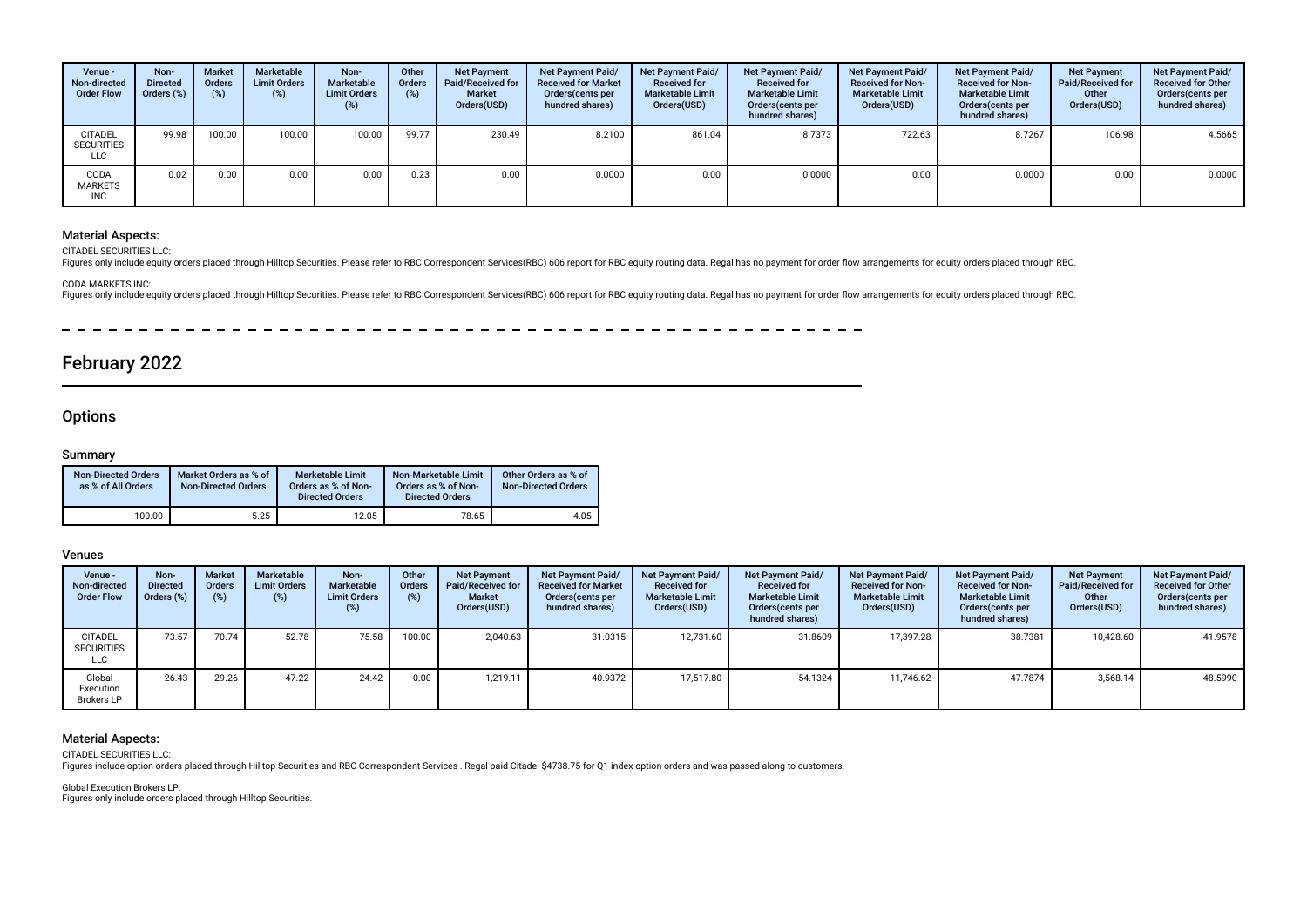## S&P 500 Stocks

#### Summary

| <b>Non-Directed Orders</b><br>as % of All Orders | Market Orders as % of<br><b>Non-Directed Orders</b> | <b>Marketable Limit</b><br>Orders as % of Non-<br><b>Directed Orders</b> | Non-Marketable Limit<br>Orders as % of Non-<br><b>Directed Orders</b> | Other Orders as % of<br><b>Non-Directed Orders</b> |
|--------------------------------------------------|-----------------------------------------------------|--------------------------------------------------------------------------|-----------------------------------------------------------------------|----------------------------------------------------|
| 36.71                                            | 8.81                                                | 12.57                                                                    | 71.46                                                                 | 7.16                                               |

#### Venues

| Venue -<br>Non-directed<br><b>Order Flow</b> | Non-<br><b>Directed</b><br>Orders (%) | <b>Market</b><br><b>Orders</b><br>(9) | Marketable<br><b>Limit Orders</b><br>(%) | Non-<br>Marketable<br><b>Limit Orders</b><br>(%) | Other<br>Orders<br>(%) | <b>Net Payment</b><br>Paid/Received for<br><b>Market</b><br>Orders(USD) | <b>Net Payment Paid/</b><br><b>Received for Market</b><br>Orders (cents per<br>hundred shares) | Net Payment Paid/<br><b>Received for</b><br><b>Marketable Limit</b><br>Orders(USD) | Net Payment Paid/<br><b>Received for</b><br><b>Marketable Limit</b><br>Orders (cents per<br>hundred shares) | <b>Net Payment Paid/</b><br><b>Received for Non-</b><br><b>Marketable Limit</b><br>Orders(USD) | <b>Net Payment Paid/</b><br><b>Received for Non-</b><br><b>Marketable Limit</b><br>Orders (cents per<br>hundred shares) | <b>Net Payment</b><br><b>Paid/Received for</b><br>Other<br>Orders(USD) | Net Payment Paid/<br><b>Received for Other</b><br>Orders(cents per<br>hundred shares) |
|----------------------------------------------|---------------------------------------|---------------------------------------|------------------------------------------|--------------------------------------------------|------------------------|-------------------------------------------------------------------------|------------------------------------------------------------------------------------------------|------------------------------------------------------------------------------------|-------------------------------------------------------------------------------------------------------------|------------------------------------------------------------------------------------------------|-------------------------------------------------------------------------------------------------------------------------|------------------------------------------------------------------------|---------------------------------------------------------------------------------------|
| <b>CITADEL</b><br><b>SECURITIES</b><br>LLC   | 95.36                                 | 47.35                                 | 100.00                                   | 100.00                                           | 100.00                 | 25.08                                                                   | 9.0000                                                                                         | 79.53                                                                              | 9.0000                                                                                                      | 265.48                                                                                         | 9.0000                                                                                                                  | 44.98                                                                  | 7.5422                                                                                |
| CODA<br><b>MARKETS</b><br><b>INC</b>         | 4.64                                  | 52.65                                 | 0.00                                     | 0.00                                             | 0.00                   | 89.90                                                                   | 10.0001                                                                                        | 0.00                                                                               | 0.0000                                                                                                      | 0.00                                                                                           | 0.0000                                                                                                                  | 0.00                                                                   | 0.0000                                                                                |

#### Material Aspects:

CITADEL SECURITIES LLC:

Figures only include equity orders placed through Hilltop Securities. Please refer to RBC Correspondent Services(RBC) 606 report for RBC equity routing data. Regal has no payment for order flow arrangements for equity orde

CODA MARKETS INC:

Figures only include equity orders placed through Hilltop Securities. Please refer to RBC Correspondent Services(RBC) 606 report for RBC equity routing data. Regal has no payment for order flow arrangements for equity orde

 $\sim$   $\sim$  $\frac{1}{2}$ 

## March 2022

### Non-S&P 500 Stocks

#### Summary

| <b>Non-Directed Orders</b><br>as % of All Orders | Market Orders as % of<br><b>Non-Directed Orders</b> | <b>Marketable Limit</b><br>Orders as % of Non-<br><b>Directed Orders</b> | Non-Marketable Limit<br>Orders as % of Non-<br><b>Directed Orders</b> | Other Orders as % of<br><b>Non-Directed Orders</b> |
|--------------------------------------------------|-----------------------------------------------------|--------------------------------------------------------------------------|-----------------------------------------------------------------------|----------------------------------------------------|
| 6.32                                             | 8.57                                                | 13.97                                                                    | 69.46                                                                 | 8.00                                               |

#### Venues

| Venue -<br>Non-directed<br><b>Order Flow</b> | Non-<br><b>Directed</b><br>Orders (%) | <b>Market</b><br><b>Orders</b> | Marketable<br><b>Limit Orders</b> | Non-<br>Marketable<br><b>Limit Orders</b> | Other<br>Orders<br>(%) | <b>Net Payment</b><br>Paid/Received for<br><b>Market</b><br>Orders(USD) | <b>Net Payment Paid/</b><br><b>Received for Market</b><br>Orders (cents per<br>hundred shares) | Net Payment Paid/<br><b>Received for</b><br><b>Marketable Limit</b><br>Orders(USD) | Net Payment Paid<br><b>Received for</b><br><b>Marketable Limit</b><br>Orders(cents per | <b>Net Payment Paid/</b><br><b>Received for Non-</b><br><b>Marketable Limit</b><br>Orders(USD) | <b>Net Payment Paid/</b><br><b>Received for Non-</b><br><b>Marketable Limit</b><br>Orders (cents per | Net Payment<br>Paid/Received for<br>Other<br>Orders(USD) | <b>Net Payment Paid/</b><br><b>Received for Other</b><br>Orders (cents per<br>hundred shares) |
|----------------------------------------------|---------------------------------------|--------------------------------|-----------------------------------|-------------------------------------------|------------------------|-------------------------------------------------------------------------|------------------------------------------------------------------------------------------------|------------------------------------------------------------------------------------|----------------------------------------------------------------------------------------|------------------------------------------------------------------------------------------------|------------------------------------------------------------------------------------------------------|----------------------------------------------------------|-----------------------------------------------------------------------------------------------|
|                                              |                                       |                                |                                   |                                           |                        |                                                                         |                                                                                                |                                                                                    | hundred shares)                                                                        |                                                                                                | hundred shares)                                                                                      |                                                          |                                                                                               |